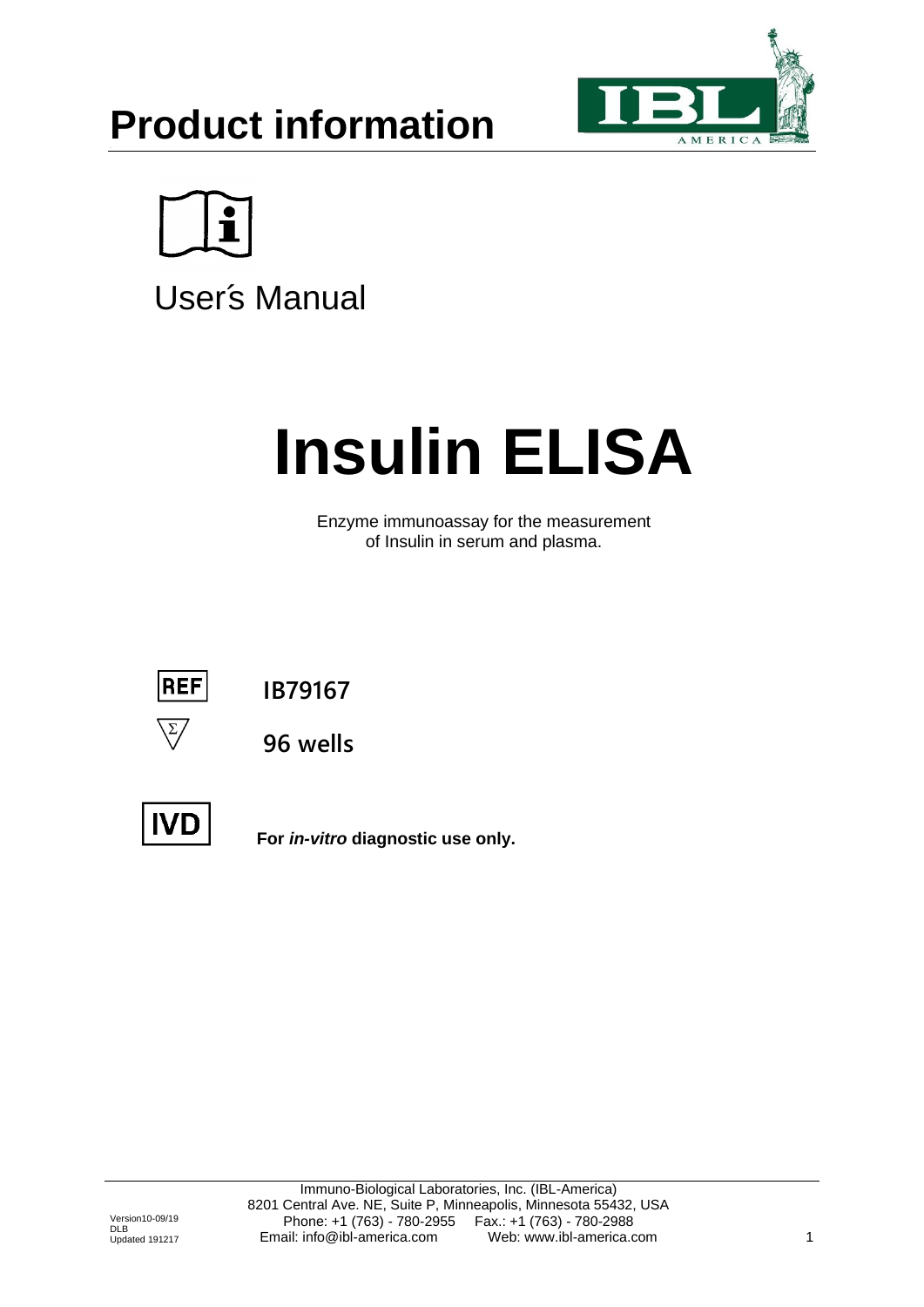# **Contents**

| 1              |                                        |  |
|----------------|----------------------------------------|--|
| 2              |                                        |  |
| 3              |                                        |  |
| 4              |                                        |  |
| 5              | COLLECTION AND HANDLING OF UNKNOWNS 5  |  |
| 6              |                                        |  |
| $\overline{7}$ |                                        |  |
| 8              |                                        |  |
| 9              | PERFORMANCE CHARACTERISTICS 7          |  |
| 10             |                                        |  |
| 11             |                                        |  |
| 12             | REFERENCES / LITERATURE11              |  |
|                | SYMBOLS USED WITH IBL-AMERICA ELISAS12 |  |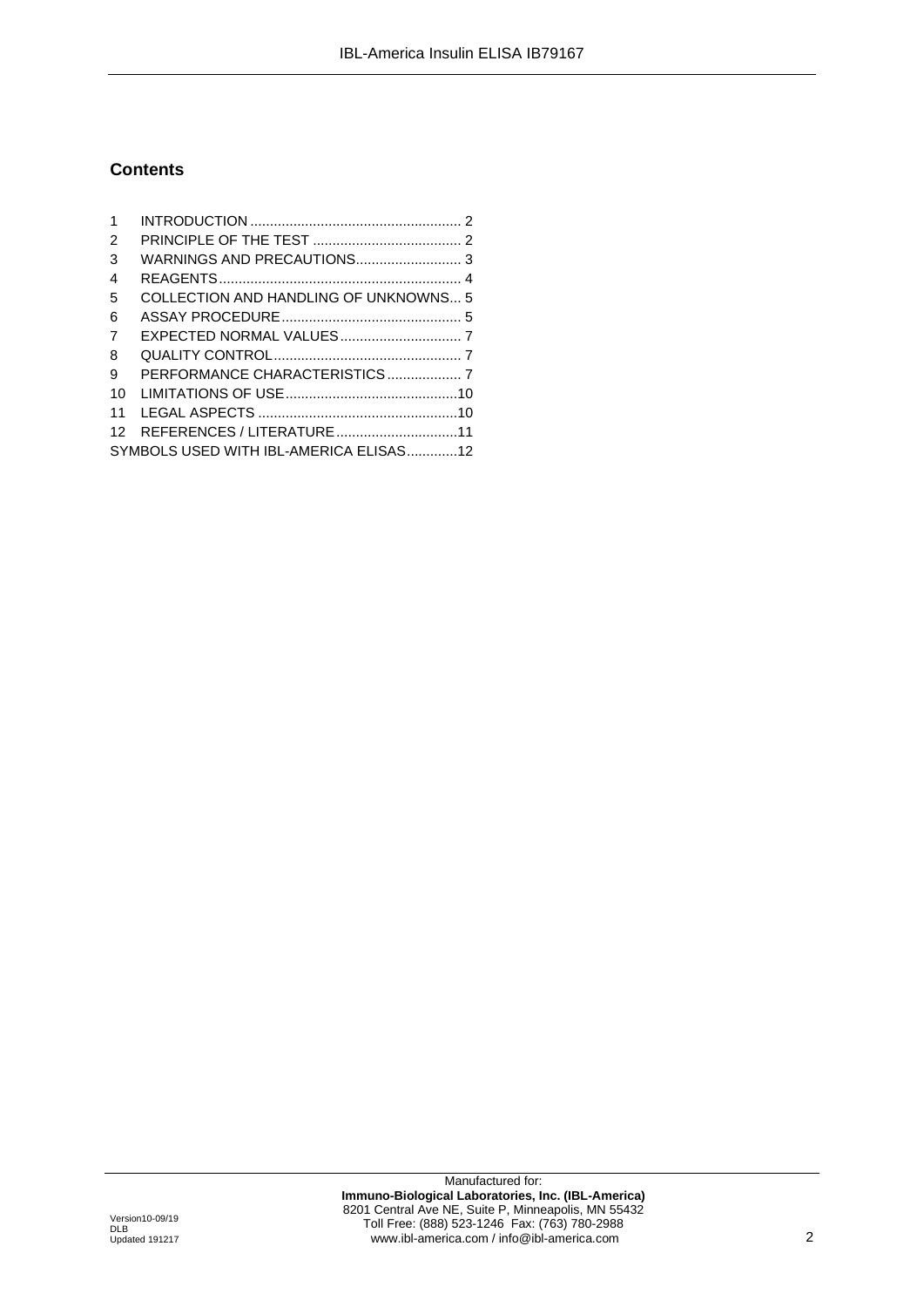#### <span id="page-2-0"></span>**1 INTRODUCTION**

# **1.1 Intended Use**

The **IBL-AMERICA Insulin ELISA** is an enzyme immunoassay for the *in vitro diagnostic*  measurement of Insulin in serum and plasma (heparin- or EDTA plasma.

#### **1.2 Summary and Explanation**

Insulin is the principal hormone responsible for the control of glucose metabolism. It is synthesized in the β-cells of the islets of Langerhans as the precursor, proinsulin, which is processed to form Cpeptide and insulin. Both are secreted in equimolar amounts into the portal circulation. The mature insulin molecule comprises two polypeptide chains, the A chain and B chain (21 and 30 amino acids respectively). The two chains are linked together by two inter-chain disulphide bridges. There is also an intra-chain disulphide bridge in the A chain.

Secretion of insulin is mainly controlled by plasma glucose concentration, and the hormone has a number of important metabolic actions. Its principal function is to control the uptake and utilisation of glucose in peripheral tissues via the glucose transporter. This and other hypoglycaemic activities, such as the inhibition of hepatic gluconeogenesis and glycogenolysis are counteracted by the hyperglycaemic hormones including glucagon, epinephrine (adrenaline), growth hormone and cortisol. Insulin concentrations are severely reduced in insulin-dependent diabetes mellitus (IDDM) and some other conditions such as hypopituitarism. Insulin levels are raised in non-insulin-dependent diabetes mellitus (NIDDM), obesity, insulinoma and some endocrine dysfunctions such as Cushing's syndrome and acromegaly.

# <span id="page-2-1"></span>**2 PRINCIPLE OF THE TEST**

The IBL-AMERICA Insulin ELISA kit is a solid phase enzyme-linked immunosorbent assay (ELISA) based on the sandwich principle. The microtiter wells are coated with a monoclonal antibody directed towards a unique antigenic site on the Insulin molecule. An aliquot of unknown containing endogenous Insulin is incubated in the coated well with enzyme conjugate, which is an anti-Insulin antibody conjugated with Biotin. After incubation the unbound conjugate is washed off. During the second incubation step Streptavidin Peroxidase Enzyme Complex binds to the biotin-anti-Insulin antibody. The amount of bound HRP complex is proportional to the concentration of Insulin in the unknown. Having added the substrate solution, the intensity of colour developed is proportional to the concentration of Insulin in the unknown.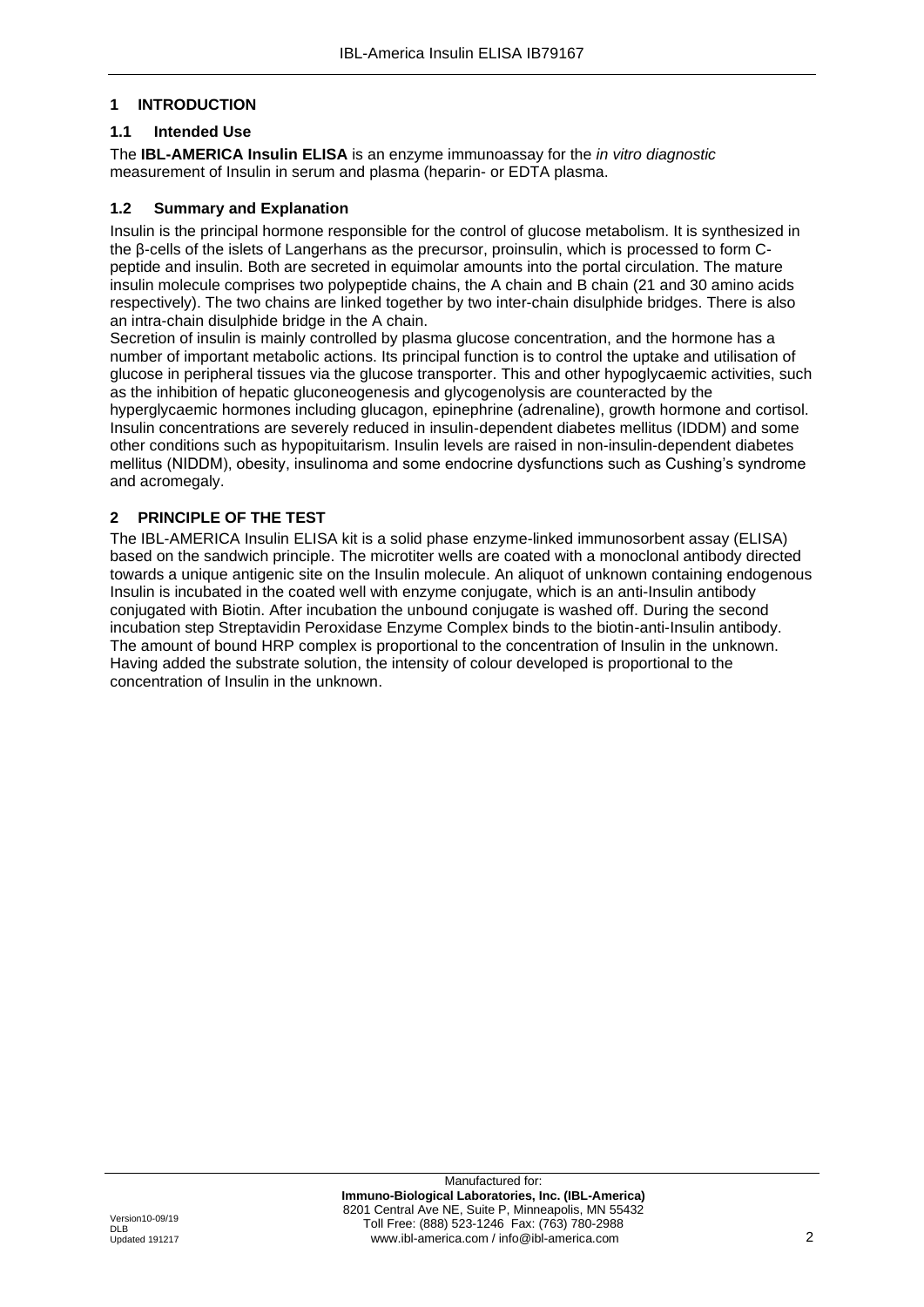# <span id="page-3-0"></span>**3 WARNINGS AND PRECAUTIONS**

- 1. This kit is for in vitro diagnostic use only. For professional use only.
- 2. All reagents of this test kit which contain human serum or plasma have been tested and confirmed negative for HIV I/II, HBsAg and HCV by FDA approved procedures. All reagents, however, should be treated as potential biohazards in use and for disposal.
- 3. Before starting the assay, read the instructions completely and carefully*.* Use the valid version of the package insert provided with the kit*.* Be sure that everything is understood.
- 4. The microplate contains snap-off strips. Unused wells must be stored at 2 °C to 8 °C in the sealed foil pouch and used in the frame provided.
- 5. Pipetting of samples and reagents must be done as quickly as possible and in the same sequence for each step.
- 6. Use reservoirs only for single reagents. This especially applies to the substrate reservoirs. Using a reservoir for dispensing a substrate solution that had previously been used for the conjugate solution may turn solution coloured. Do not pour reagents back into vials as reagent contamination may occur.
- 7. Mix the contents of the microplate wells thoroughly to ensure good test results. Do not reuse microwells.
- 8. Do not let wells dry during assay; add reagents immediately after completing the rinsing steps.
- 9. Allow the reagents to reach room temperature (21 °C 26 °C) before starting the test. Temperature will affect the absorbance readings of the assay. However, values for the patient samples will not be affected.
- 10. Never pipet by mouth and avoid contact of reagents and specimens with skin and mucous membranes.
- 11. Do not smoke, eat, drink or apply cosmetics in areas where specimens or kit reagents are handled.
- 12. Wear disposable latex gloves when handling specimens and reagents. Microbial contamination of reagents or specimens may give false results.
- 13. Handling should be done in accordance with the procedures defined by an appropriate national biohazard safety guideline or regulation.
- 14. Do not use reagents beyond expiry date as shown on the kit labels.
- 15. All indicated volumes have to be performed according to the protocol. Optimal test results are only obtained when using calibrated pipettes and microtiter plate readers.
- 16. Do not mix or use components from kits with different lot numbers. It is advised not to exchange wells of different plates even of the same lot. The kits may have been shipped or stored under different conditions and the binding characteristics of the plates may result slightly different.
- 17. Avoid contact with *Stop Solution* containing 1 N acidic solution. It may cause skin irritation and burns.
- 18. Some reagents contain Proclin 300, BND and/or MIT as preservatives. In case of contact with eyes or skin, flush immediately with water.
- 19. TMB substrate has an irritant effect on skin and mucosa. In case of possible contact, wash eyes with an abundant volume of water and skin with soap and abundant water. Wash contaminated objects before reusing them. If inhaled, take the person to open air.
- 20. Chemicals and prepared or used reagents have to be treated as hazardous waste according to the national biohazard safety guideline or regulation.
- 21. For information on hazardous substances included in the kit please refer to Material Safety Data Sheets. Material Safety Data Sheets for this product are available upon request directly from IBL-AMERICA.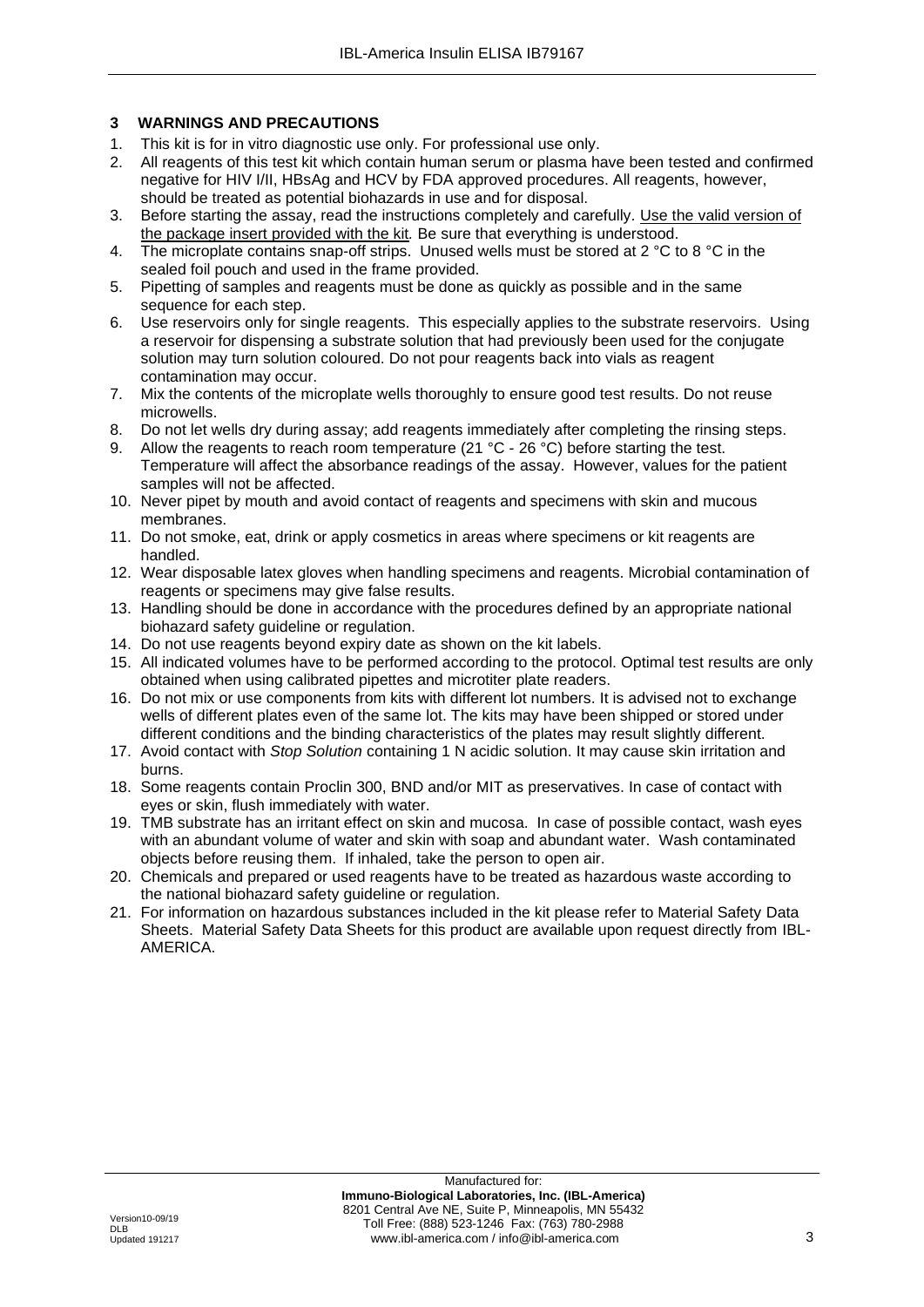# <span id="page-4-0"></span>**4 REAGENTS**

# **4.1 Reagents provided**

- 1. *SORB MT Microtiterwells*, 12 x 8 (break apart) strips, 96 wells; Wells coated with anti-Insulin antibody (monoclonal).
- 2. *CAL 0 Zero Standard*, 1 vial, 3 mL, ready to use. 0 µIU/mL. Contains non-mercury preservative.
- 3. *CAL 1 – 5 Standard (Standard 1-5)***,** 5 vials, 1 mL, ready to use;

Concentrations: 6.25 - 12.5 – 25 - 50 and 100 µIU/mL,

Conversion:  $u|U/mL \times 0.0433 = na/mL$ .

ng/mL  $\times$  23.09 = uIU/mL

*The standards are calibrated against international WHO approved Reference material NIBSC 66/304.;*

Contain non-mercury preservative.

- 4. *ENZ CONJ Enzyme Conjugate*, 1 vial, 5 mL, ready to use, mouse monoclonal anti-Insulin conjugated to biotin; Contains non-mercury preservative.
- 5. *ENZ COMP Enzyme Complex*, 1 vial, 7 mL, ready to use, Streptavidin-HRP Complex. Contains non-mercury preservative.
- 6. *SUB TMB Substrate Solution*, 1 vial, 14 mL, ready to use, Tetramethylbenzidine (TMB).
- 7. *STOP SOLN Stop Solution*, 1 vial, 14 mL, ready to use, contains 0.5 M H2SO4. Avoid contact with the stop solution. It may cause skin irritations and burns.
- 8. *WASH SOLN 40x Wash Solution*, 1 vial, 30 mL (40X concentrated), see "Preparation of Reagents".

**Note:** Additional Zero *Standard* for sample dilution is available upon request.

# **4.2 Materials required but not provided**

- − A microtiter plate calibrated reader (450 ± 10 nm)
- − Calibrated variable precision micropipettes.
- − Absorbent paper.
- − Distilled or deionised water
- − Timer
- − Graph paper or software for data reduction

# **4.3 Storage Conditions**

When stored at 2 °C to 8 °C unopened reagents will retain reactivity until expiration date. Do not use reagents beyond this date.

Opened reagents must be stored at 2 °C to 8 °C. Microtiter wells must be stored at 2 °C to 8 °C. Once the foil bag has been opened, care should be taken to close it tightly again. Opened kits retain activity for 3 months if stored as described above.

# **4.4 Reagent Preparation**

Bring all reagents and required number of strips to room temperature prior to use.

# *Wash Solution*

Add deionized water to the 40X concentrated Wash Solution.

Dilute 30 mL of concentrated *Wash Solution* with 1170 mL deionized water to a final volume of 1200 mL. *The diluted Wash Solution is stable for 2 weeks at room temperature.*

# **4.5 Disposal of the Kit**

The disposal of the kit must be made according to the national regulations. Special information for this product is given in the Material Safety Data Sheet.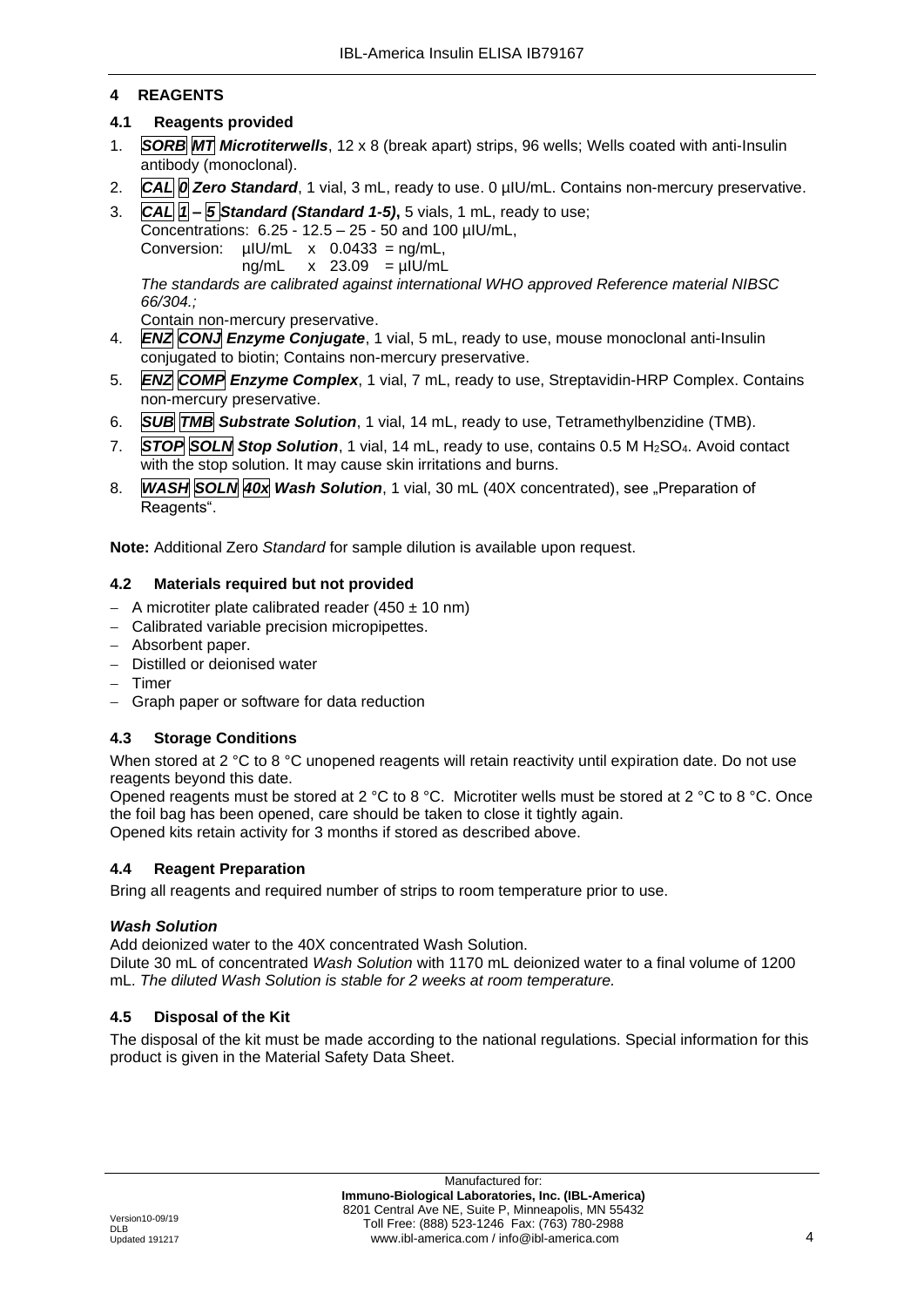# **4.6 Damaged Test Kits**

In case of any severe damage to the test kit or components, IBL-AMERICA has to be informed in writing, at the latest, one week after receiving the kit. Severely damaged single components should not be used for a test run. They have to be stored until a final solution has been found. After this, they should be disposed according to the official regulations.

# <span id="page-5-0"></span>**5 COLLECTION AND HANDLING OF UNKNOWNS**

Serum or plasma (only heparin- or citrate plasma) can be used in this assay. Please note: Samples containing sodium azide should not be used in the assay. In general, it should be avoided to use haemolytic, icteric or lipaemic specimens. For further information refer to chapter "Interfering Substances".

# **5.1 Collection of Unknowns**

#### **Serum:**

Collect blood by venipuncture (e.g. Sarstedt Monovette for serum), allow to clot, and separate serum by centrifugation at room temperature. Do not centrifuge before complete clotting has occurred. Patients receiving anticoagulant therapy may require increased clotting time.

#### **Plasma:**

Whole blood should be collected into centrifuge tubes containing anti-coagulant (e.g. Sarstedt Monovette with the appropriate plasma preparation) and centrifuged immediately after collection.

#### **5.2 Storage and Preparation of Unknowns**

Unknowns should be capped and may be stored for up to 7 days at 2 °C to 8 °C prior to assaying. Unknowns held for a longer time (up to 18 months) should be frozen only once at -20 °C prior to assay. Thawed unknowns should be inverted several times prior to testing.

#### **5.3 Dilution of Unknowns**

If in an initial assay, an unknown is found to contain more than the highest standard, the unknowns can be diluted with *Zero Standard* and re-assayed as described in Assay Procedure. For the calculation of the concentrations this dilution factor has to be taken into account.

#### Example:

<span id="page-5-1"></span>

| a) dilution $1:10$ :  | 10 µL unknown + 90 µL Zero Standard (mix thoroughly)                     |
|-----------------------|--------------------------------------------------------------------------|
| b) dilution $1:100$ : | 10 $\mu$ L dilution a) 1:10 + 90 $\mu$ L Zero Standard (mix thoroughly). |

#### **6 ASSAY PROCEDURE**

#### **6.1 General Remarks**

- − All reagents and unknowns must be allowed to come to room temperature before use. All reagents must be mixed without foaming.
- − Once the test has been started, all steps should be completed without interruption.
- − Use new disposal plastic pipette tips for each standard, control or unknown in order to avoid cross contamination.
- − Absorbance is a function of the incubation time and temperature. Before starting the assay, it is recommended that all reagents are ready, caps removed, all needed wells secured in holder, etc. This will ensure equal elapsed time for each pipetting step without interruption.
- − As a general rule the enzymatic reaction is linearly proportional to time and temperature.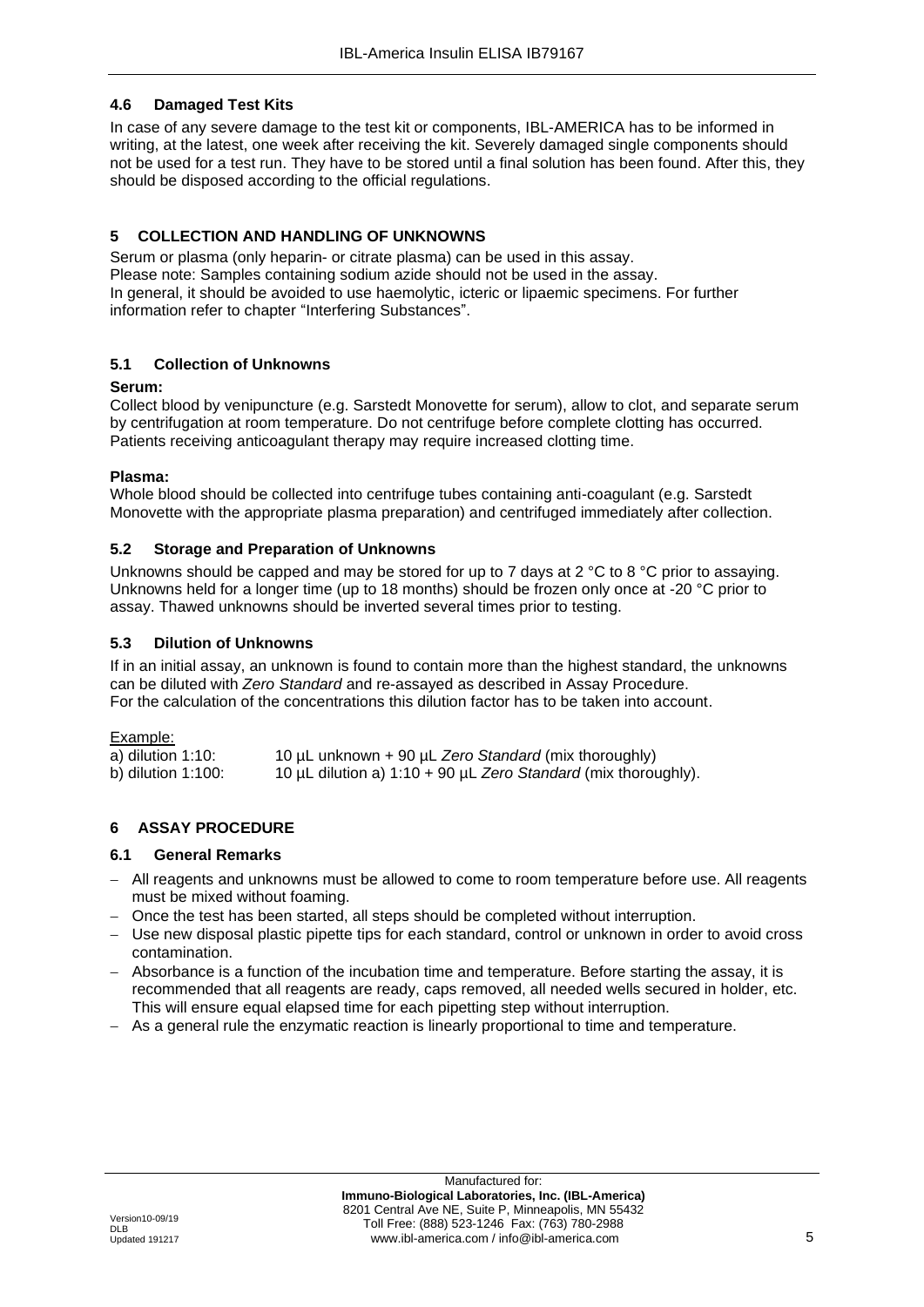# **6.2 Test Procedure**

Each run must include a standard curve.

- 1. Secure the desired number of Microtiter wells in the frame holder.
- 2. Dispense **25 µL** of each *Standard, control* and **unknowns** with new disposable tips into appropriate wells.
- 3. Dispense **25 µL** *Enzyme Conjugate* into each well. Thoroughly mix for 10 seconds. It is important to have a complete mixing in this step.
- 4. Incubate for **30 minutes** at room temperature.
- 5. Briskly shake out the contents of the wells. Rinse the wells **3 times** with **400 µL** diluted Wash Solution per well, if a plate washer is used

```
- or -
```
Rinse the wells **3 times** with **300 µL** diluted Wash Solution per well for manual washing. Strike the wells sharply on absorbent paper to remove residual droplets.

#### **Important note:**

The sensitivity and precision of this assay is markedly influenced by the correct performance of the washing procedure!

- 6. Add **50 µL** of *Enzyme Complex* to each well.
- 7. Incubate for **30 minutes** at room temperature.
- 8. Briskly shake out the contents of the wells.

Rinse the wells **3 times** with **400 µL** diluted Wash Solution per well, if a plate washer is used - or –

Rinse the wells **3 times** with **300 µL** diluted Wash Solution per well for manual washing.

Strike the wells sharply on absorbent paper to remove residual droplets.

- 9. Add **50 µL** of *Substrate Solution* to each well.
- 10. Incubate for **15 minutes** at room temperature.
- 11. Stop the enzymatic reaction by adding **50 µL** of *Stop Solution* to each well.
- 12. Determine the absorbance (OD) of each well at **450 nm (reading) and at 620-630 nm (background subtraction, recommended)** with a microtiter plate reader. It is recommended that the wells be read **within 10 minutes** after adding the *Stop Solution*.

# **6.3 Calculation of Results**

- 1. Calculate the average absorbance values for each set of standards, controls and unknowns.
- 2. Using linear graph paper, construct a calibration curve by plotting the mean absorbance obtained from each standard against its concentration with absorbance value on the vertical (Y) axis and concentration on the horizontal (X) axis.
- 3. Using the mean absorbance value for each unknown determine the corresponding concentration from the calibration curve.
- 4. Automated method: The results in the Instructions for Use have been calculated automatically using a 4-Parameter curve fit. (4 Parameter Rodbard or 4 Parameter Marquardt are the preferred methods.)

Other data reduction functions may give slightly different results.

5. The concentration of the unknowns can be read directly from this calibration curve. Unknowns with concentrations higher than that of the highest standard have to be further diluted or reported as > 100 µIU/mL. For the calculation of the concentrations this dilution factor has to be taken into account.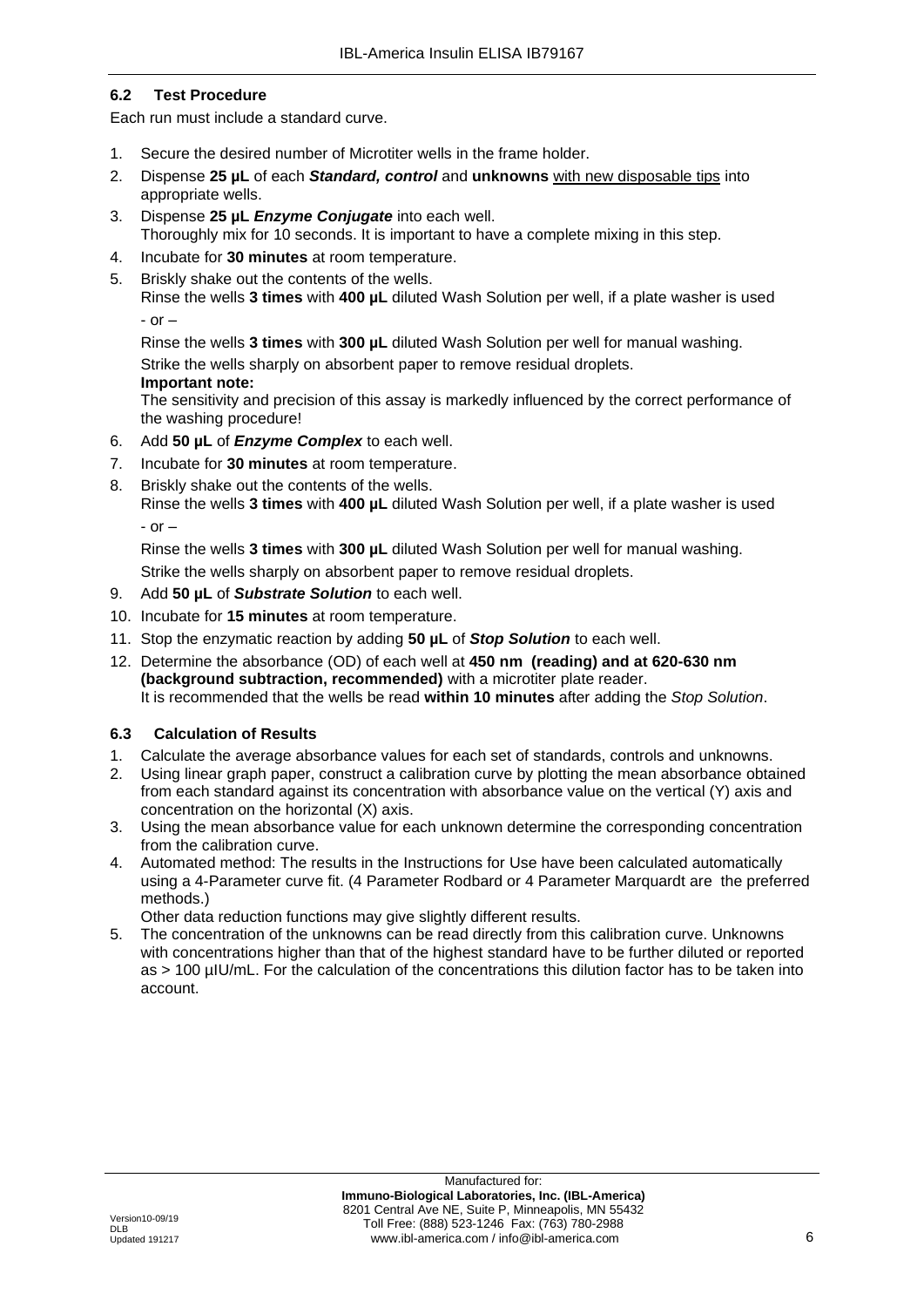# **6.3.1 Example of Typical Standard Curve**

The following data is for demonstration only and **cannot** be used in place of data generations at the time of assay.

| <b>Standard</b>          | <b>Optical Units (450 nm)</b> |
|--------------------------|-------------------------------|
| Standard 0 (0 µIU/mL)    | 0.03                          |
| Standard 1 (6.25 µIU/mL) | 0.07                          |
| Standard 2 (12.5 µIU/mL) | 0.14                          |
| Standard 3 (25 µIU/mL)   | 0.35                          |
| Standard 4 (50 µIU/mL)   | 0.88                          |
| Standard 5 (100 µIU/mL)  | 2.05                          |

# <span id="page-7-0"></span>**7 EXPECTED NORMAL VALUES**

It is strongly recommended that each laboratory should determine its own normal and abnormal values. In a study conducted with apparently normal healthy adults, using the IBL-America Insulin ELISA the following values are observed:

2 µIU/mL to 25 µIU/mL.

The results alone should not be the only reason for any therapeutic consequences. The results should be correlated to other clinical observations and diagnostic tests.

# <span id="page-7-1"></span>**8 QUALITY CONTROL**

Good laboratory practice requires that controls be run with each calibration curve. A statistically significant number of controls should be assayed to establish mean values and acceptable ranges to assure proper performance.

It is recommended to use control samples according to state and federal regulations. The use of control samples is advised to assure the day to day validity of results. The controls and the corresponding results of the QC-Laboratory are stated in the QC certificate added to the kit. The values and ranges stated on the QC sheet always refer to the current kit lot and should be used for direct comparison of the results.

It is also recommended to make use of national or international Quality Assessment programs in order to ensure the accuracy of the results.

Employ appropriate statistical methods for analysing control values and trends. If the results of the assay do not fit to the established acceptable ranges of control materials patient results should be considered invalid.

In this case, please check the following technical areas: Pipetting and timing devices; photometer, expiration dates of reagents, storage and incubation conditions, aspiration and washing methods. After checking the above mentioned items without finding any error contact your distributor or IBL-AMERICA directly.

# <span id="page-7-2"></span>**9 PERFORMANCE CHARACTERISTICS**

# **9.1 Assay Dynamic Range**

The range of the assay is between  $1.76 - 100$  µIU/mL.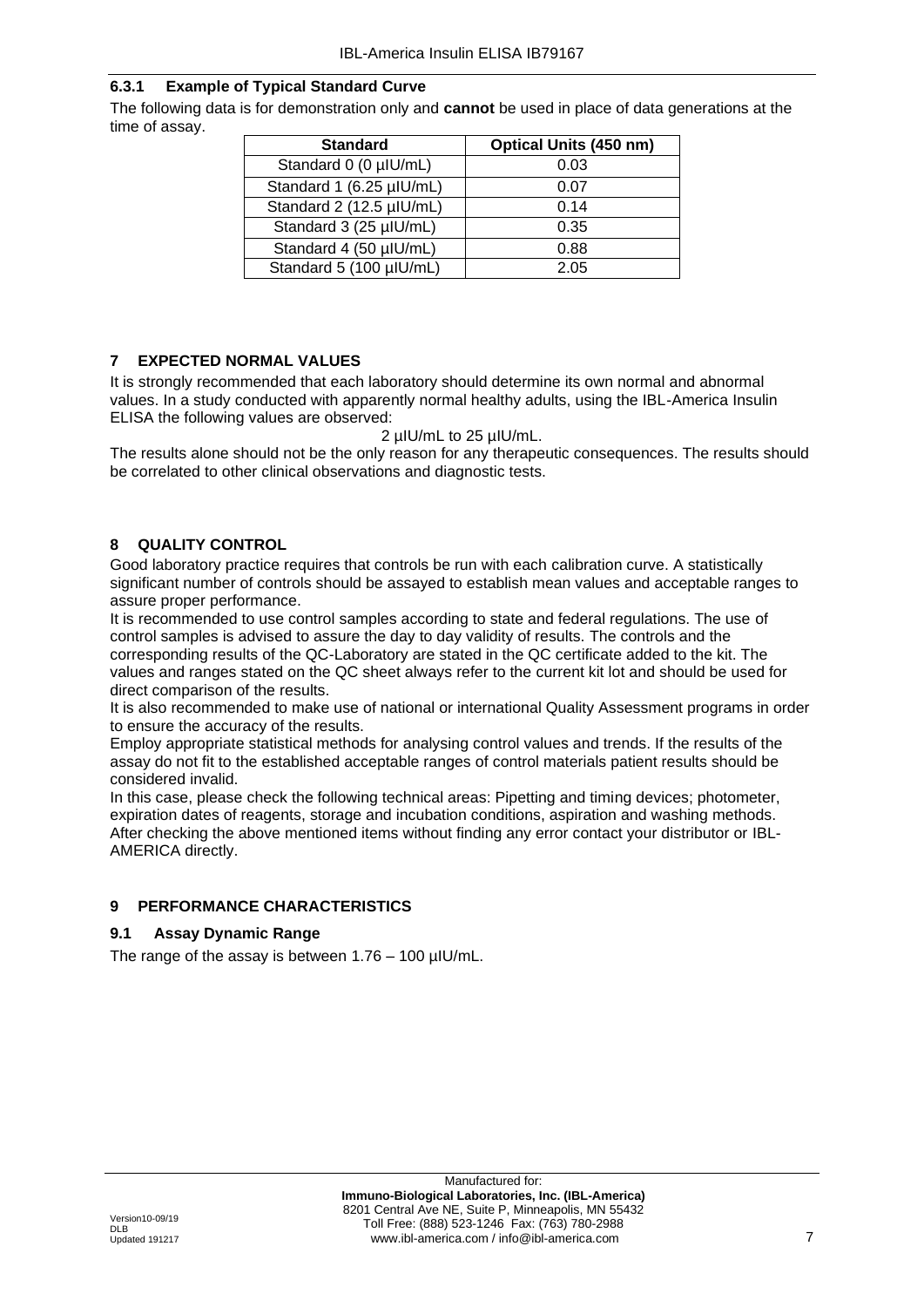# **9.2 Specificity of Antibodies (Cross Reactivity)**

The cross reactivities were determined by addition of different analytes to serum containing 4 ng/mL  $\approx$  100 µIU/mL) Insulin and measuring the apparent Insulin concentration.

| Added analyte to a high value serum<br>$(4 \nmid mL)$ |            | <b>Observed Insulin value</b><br>(nq/mL) | <b>Cross reaction</b><br>(%) |
|-------------------------------------------------------|------------|------------------------------------------|------------------------------|
| Porcine Insulin                                       | 8 ng/mL    | 17                                       | >100                         |
| Bovine Insulin                                        | 8 ng/mL    | 17.8                                     | >100                         |
| Dog Insulin                                           | $16$ ng/mL | 17.2                                     | 82                           |
| Rabbit Insulin                                        | 16 $ng/mL$ | 14.1                                     | 63                           |
| Rat Insulin                                           | 16 ng/mL   | 4.0                                      |                              |
| Human Proinsulin                                      | 32 ng/mL   | 4.1                                      |                              |
| Porcine Proinsulin                                    | 16 $ng/mL$ | 4.0                                      |                              |
| <b>Bovine Proinsulin</b>                              | 16 $ng/mL$ | 4.1                                      |                              |

# **9.3 Sensitivity**

The analytical sensitivity of the IBL-AMERICA ELISA was calculated by adding 2 standard deviations to the mean of 20 replicate analyses of the Zero Standard and was found to be 1.76 µIU/mL.

#### **9.4 Reproducibility**

# **9.4.1 Intra-Assay**

The within assay variability is shown below:

| <b>Sample</b> | n  | Mean (µIU/mL) | CV(%) |
|---------------|----|---------------|-------|
|               | 20 | 17.5          | 2.6   |
|               | 20 | 66.4          | 1.8   |

# **9.4.2 Inter-Assay**

The between assay variability is shown below:

| <b>Sample</b> | n  | Mean (µIU/mL) | $\mid$ CV (%) |
|---------------|----|---------------|---------------|
|               | 12 | 174           | 2.9           |
|               | 12 | 66.9          | 6.0           |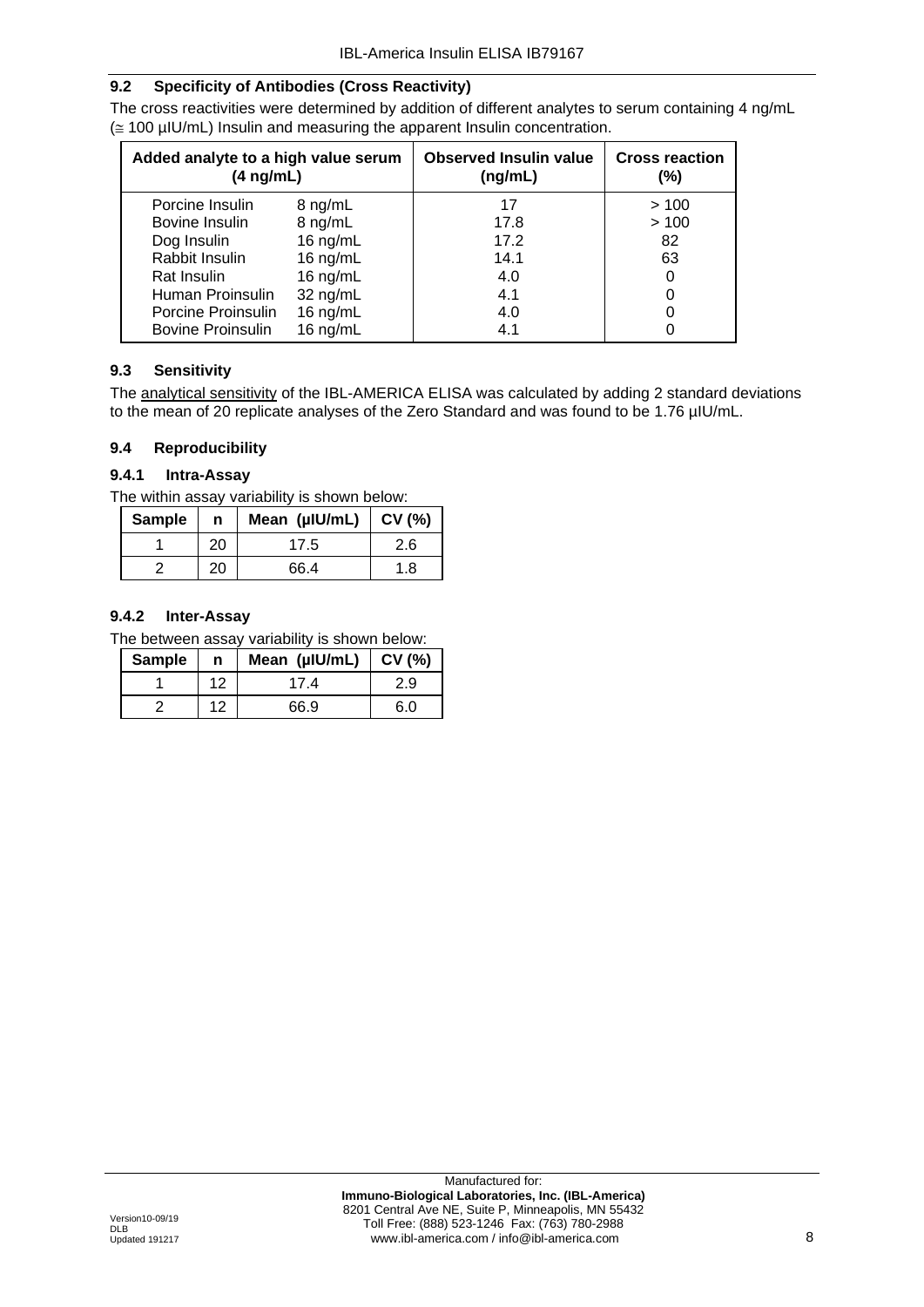# **9.5 Recovery**

Samples have been spiked by adding Insulin solutions with known concentrations in a 1:1 ratio. The expected values were calculated by addition of half of the values determined for the undiluted samples and half of the values of the known solutions. The % Recovery has been calculated by multiplication of the ratio of the measurements and the expected values with 100.

|                               |      | Sample 1 | Sample 2 |
|-------------------------------|------|----------|----------|
| <b>Concentration (µIU/mL)</b> |      | 21.2     | 69.0     |
| <b>Average Recovery (%)</b>   |      | 106.5    | 91.8     |
| Range of Recovery (%)         | from | 101.1    | 91.8     |
|                               | to   | 109.6    | 100.1    |

#### **9.6 Linearity**

Samples were measured undiluted and in serial dilutions with zero standard. The recovery (%) was calculated by multiplying the ratio of expected and measured values with 100.

|                               |      | Sample 1 | Sample 2 |
|-------------------------------|------|----------|----------|
| <b>Concentration (µIU/mL)</b> |      | 21.2     | 69.0     |
| <b>Average Recovery (%)</b>   |      | 100.8    | 100.5    |
| Range of Recovery (%)         | from | 88.5     | 88.4     |
|                               | to   | 110.3    | 110.4    |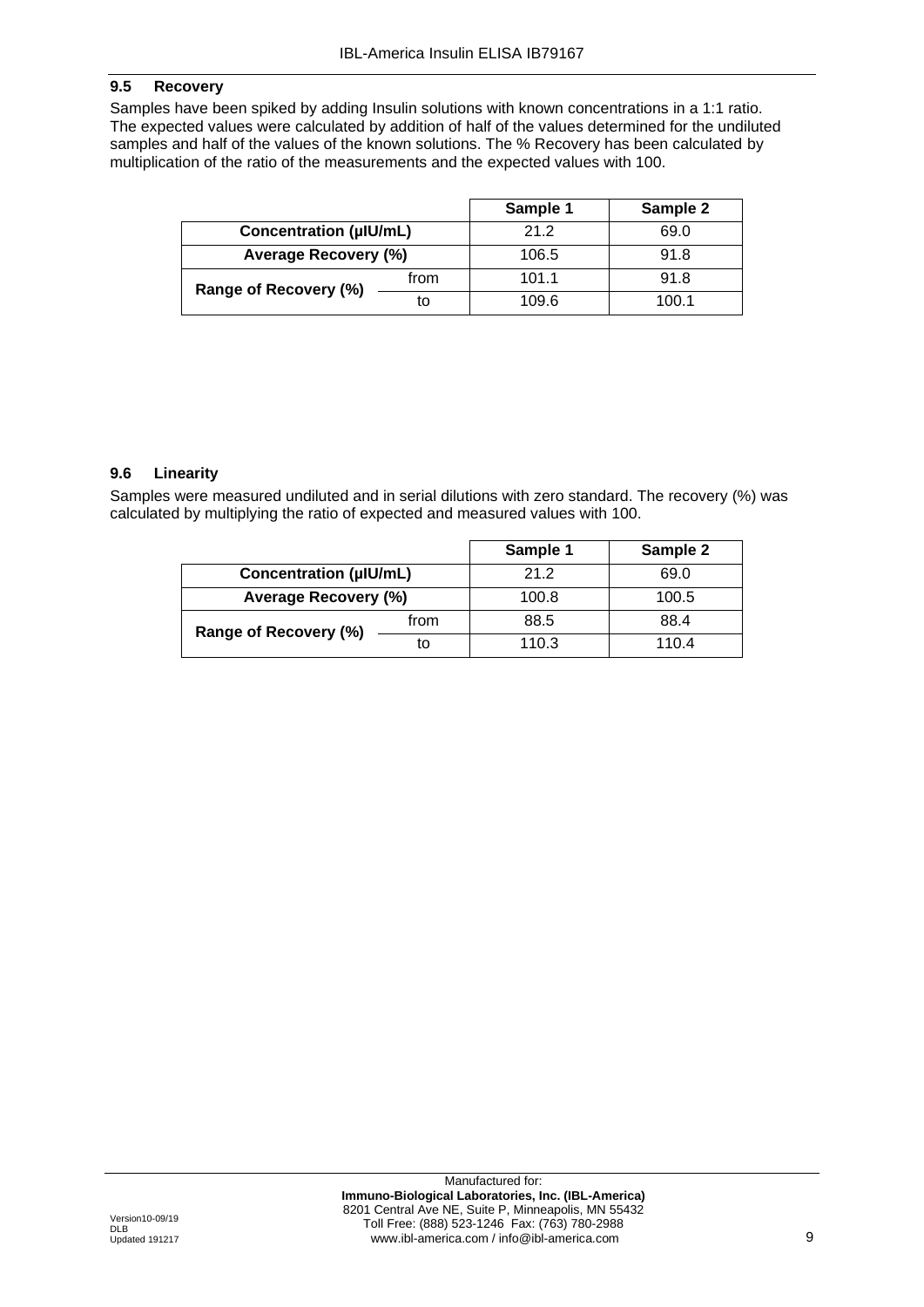#### <span id="page-10-0"></span>**10 LIMITATIONS OF USE**

Reliable and reproducible results will be obtained when the assay procedure is performed with a complete understanding of the package insert instruction and with adherence to good laboratory practice.

Any improper handling of samples or modification of this test might influence the results.

#### **10.1 Interfering Substances**

Haemoglobin (up to 4 mg/mL), bilirubin (up to 0.5 mg/mL) and triglyceride (up to 30 mg/mL) have no influence on the assay results.

A biotin concentration of up to 1200 ng/mL in a sample has no influence on the assay results.

#### **10.2 Drug Interferences**

Until today no substances (drugs) are known to us, which have an influence to the measurement of Insulin in a sample.

#### **10.3 High-Dose-Hook Effect**

<span id="page-10-1"></span>No hook effect was observed in this test up to 1600 µIU/mL of Insulin.

#### **11 LEGAL ASPECTS**

#### **11.1 Reliability of Results**

The test must be performed exactly as per the manufacturer's instructions for use. Moreover the user must strictly adhere to the rules of GLP (Good Laboratory Practice) or other applicable national standards and/or laws. This is especially relevant for the use of control reagents. It is important to always include, within the test procedure, a sufficient number of controls for validating the accuracy and precision of the test.

The test results are valid only if all controls are within the specified ranges and if all other test parameters are also within the given assay specifications. In case of any doubt or concern please contact IBL-AMERICA.

#### **11.2 Therapeutic Consequences**

Therapeutic consequences should never be based on laboratory results alone even if all test results are in agreement with the items as stated under point 11.1. Any laboratory result is only a part of the total clinical picture of a patient.

Only in cases where the laboratory results are in acceptable agreement with the overall clinical picture of the patient should therapeutic consequences be derived.

The test result itself should never be the sole determinant for deriving any therapeutic consequences.

#### **11.3 Liability**

Any modification of the test kit and/or exchange or mixture of any components of different lots from one test kit to another could negatively affect the intended results and validity of the overall test. Such modification and/or exchanges invalidate any claim for replacement.

Claims submitted due to customer misinterpretation of laboratory results subject to point 11.2. are also invalid. Regardless, in the event of any claim, the manufacturer's liability is not to exceed the value of the test kit. Any damage caused to the test kit during transportation is not subject to the liability of the manufacturer.

#### **Manufactured for :**

Immuno-Biological Laboratories, Inc. (IBL-America) 8201 Central Ave. NE, Suite P, Minneapolis, Minnesota 55432, USA Phone: +1 (763) - 780-2955 Fax.: +1 (763) - 780-2988 Email: ibl@ibl-america.com Web: [www.ibl-america.com](http://www.ibl-america.com/)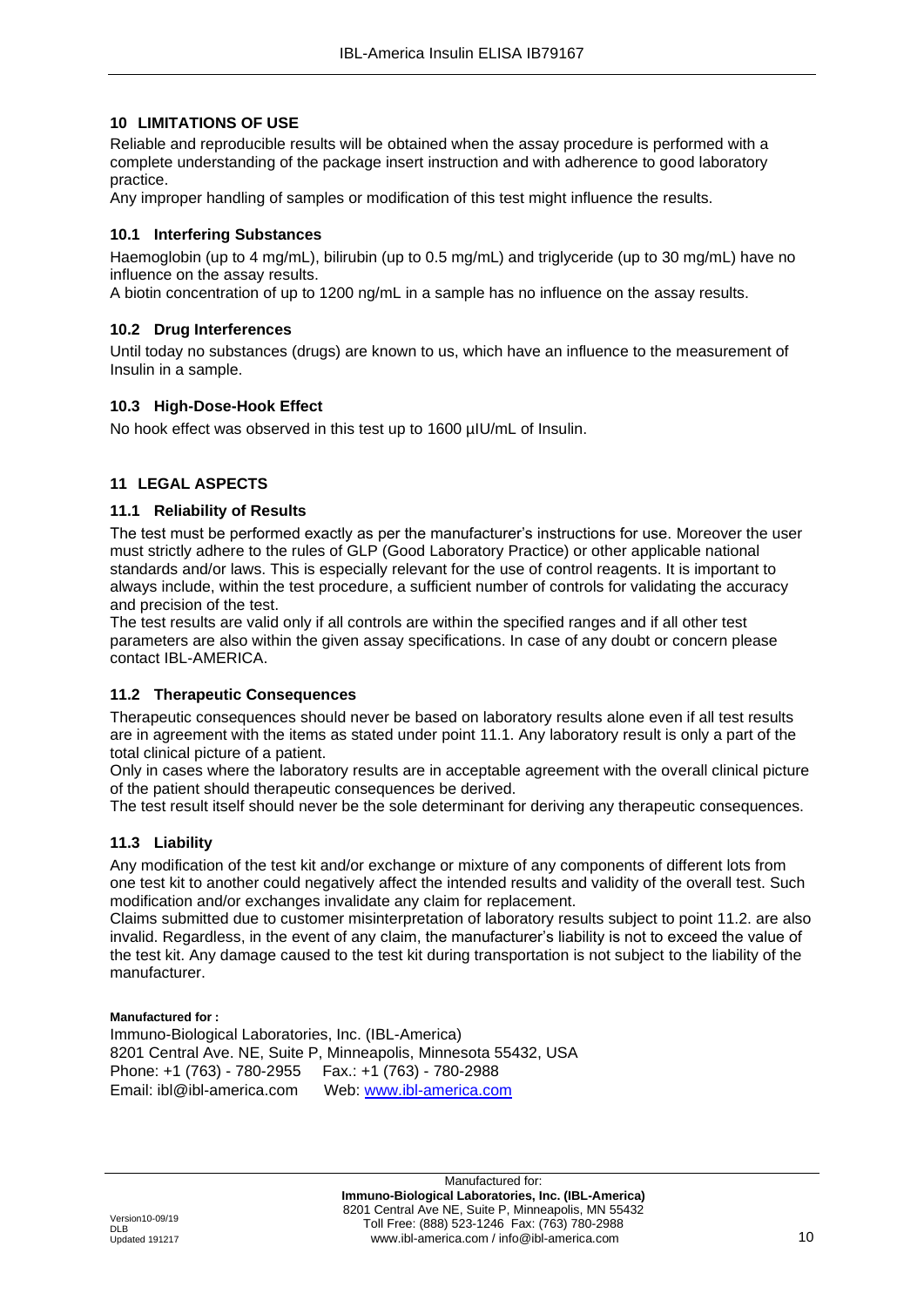#### <span id="page-11-0"></span>**12 REFERENCES / LITERATURE**

- 1. Flier, J. S., Kahn. C. R. and Roth, J. (1979). Receptors, antireceptor antibodies and mechanisms of insulin resistance; N. Engl. J. Med., 300, 8, 413-419.
- 2. Frier, B. M., Ashby, J. P., Nairn, I. M. and Bairs, J.D. (1981). Plasma insulin, C-peptide and glucagon concentrations in patients with insulin-independent diabetes treated with chlorpropamide. Diab. metab., 7,1, 45-49.
- 3. Judzewitsch, R. G., Pfeifer, M. A., Best, J. D., Beard J. C., Halter, J. B. and Porte D. Jr. (1982). Chronic Chlorpropamide therapy of noninsulin-dependent diabetes augments basal and stimulated insulin secretion by increasing islet sensitivity to glucose. J. Clin. End. and Metab. 55, 2, 321-328.
- 4. Kosaka, K., Hagura, R. and Kuzuya, T. (1977). Insulin responses in equivocal and definite diabetes, with special reference to subjects who had mild glucose intolerance but later developed definite diabetes. Diabetes 26, 10, 944-952.
- 5. Starr, J. Il, Mako, M. E., Juhn, D. and Rubenstein, A. H. (1978). Measurement of serum proinsulin-like material: cross-reacitivity of porcine and human proinsulin in the insulin radioimmunoassay,

J. Lab. Clin. Med. 91,4, 691-692.